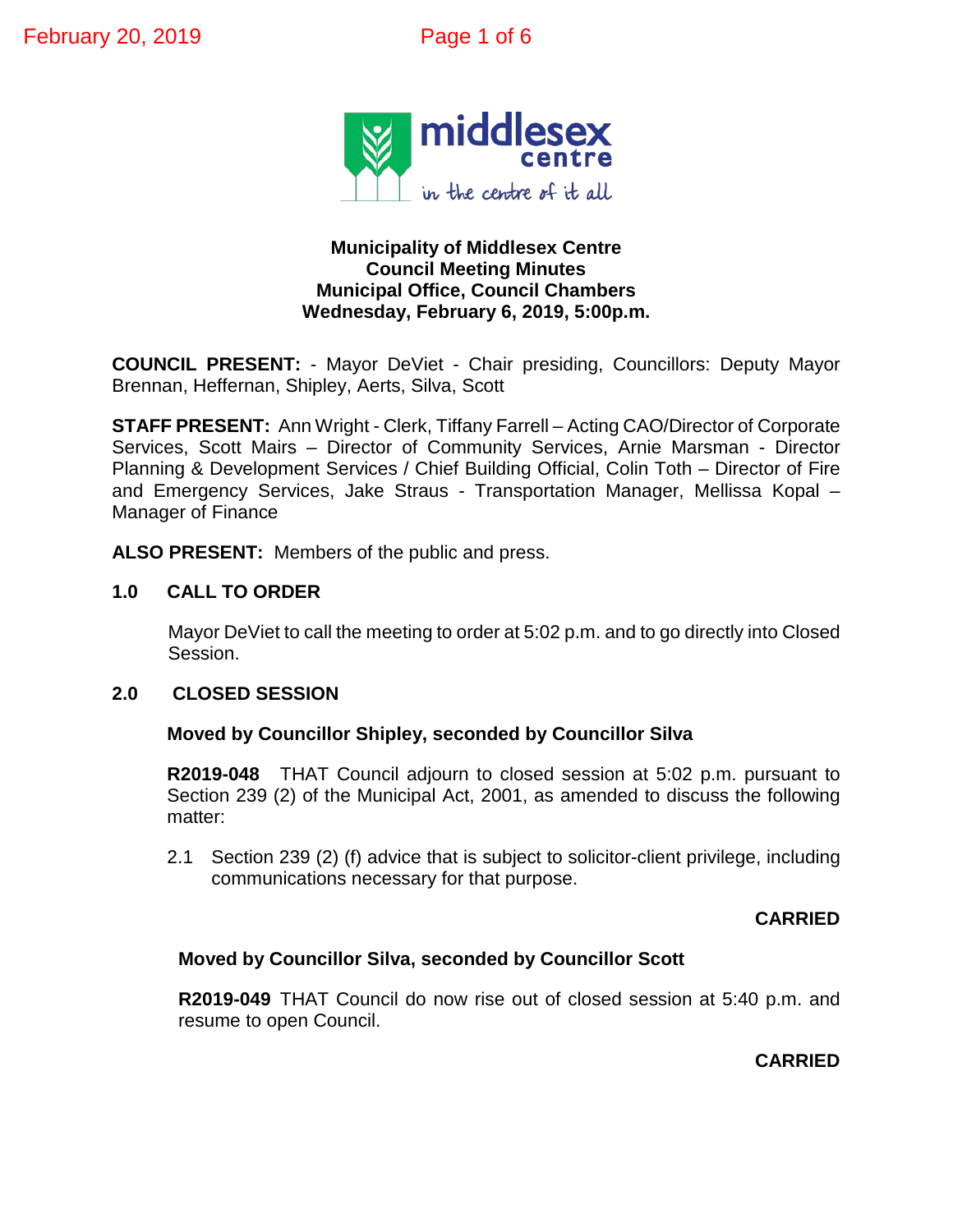# 3.0 **DISCLOSURE OF PECUNIARY INTEREST**

None declared

# **4.0 ADDITIONS TO THE AGENDA**

None

# **5.0 ADOPTION OF THE MINUTES**

# **Moved by Councillor Heffernan; seconded by Councillor Shipley**

**R2019-050** THAT the minutes of the January 23, and January 30, 2019 meetings of Council be adopted as printed.

# **CARRIED**

# **6.0 DELEGATIONS, PRESENTATIONS & PETITIONS**

6.1 Kandice and Mathew Acierno, 44 Stonefield Lane, Ilderton – Delegation regarding a water bill received

Asking for relief in the amount of \$324.94 that is over and above the normal rate amount.

### **Moved by Councillor Heffernan, seconded by Deputy Mayor Brennan**

**R2019-051** THAT the Council for the Municipality of Middlesex Centre receives the delegation from Kandice Acierno regarding their request for an adjustment on their water bill and the staff report CPS-13-2019 as information

AND FURTHER that staff be directed to allow the Acierno's up to 10 months to pay the bill in full amount with no interest or penalties;

AND FURTHER that if the meter is later found to be at fault that Council would reconsider the issue.

# **CARRIED**

# **7.0 CONSENT AGENDA**

Items listed under the Consent Agenda are considered routine and may require discussion but no action on the part of Council. Consent items are received in one motion. Council members may request that one or more item be removed for further action.

- 7.1 BLD-02-2019 December Building Permit Report
- 7.2 BLD-03-2019 2018 Building Services –Year End Summary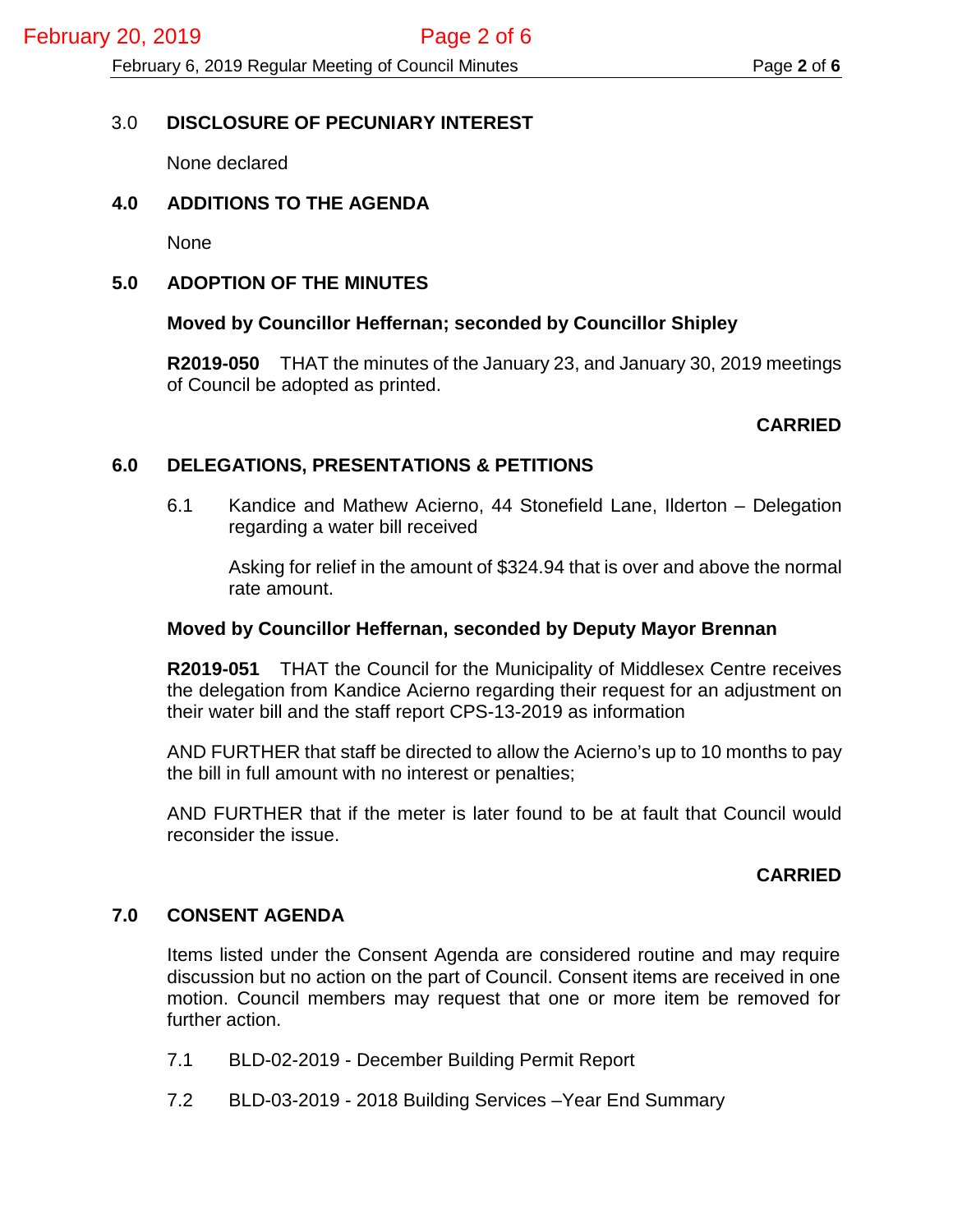# 7.3 BLD-04-2019 - 2018 By-law Enforcement Year End Summary

### **Moved by Councillor Silva, seconded by Councillor Aerts**

**R2019-052** THAT the Council for the Municipality of Middlesex Centre receives the Consent Agenda items 7.1 through 7.3 as information.

### **CARRIED**

### **8.0 STAFF REPORTS**

### 8.1 **CMS-01-2019 - Douglas B. Weldon & Delaware Municipal Park – Playground Equipment RFP Results**

#### **Moved by Councillor Silva; seconded by Councillor Shipley**

**R2019-053** THAT the Douglas B. Weldon & Delaware Municipal Park Playground Equipment Project be awarded to Henderson Recreation Equipment Ltd. with a total cost of \$129,863.90 (excluding HST).

FURTHER THAT the project receives pre-budget approval to allow the project to be completed prior to the start of the park season.

### **CARRIED**

### 8.2 **CPS-10-2019 - Trillium Grant Contract**

#### **Moved by Deputy Mayor Brennan; seconded by Councillor Heffernan**

**R2019-054** THAT the Director of Corporate Services be authorized to sign the electronic contract with the Ontario Trillium Foundation for Contract CP104537 for \$120,000 in capital funding for 2019.

### **CARRIED**

### 8.3 **CPS-11-2019 - Budget 2019**

#### **Moved by Councillor Silva; seconded by Councillor Scott**

**R2019-055** THAT Council approve By Law 2019-016 to adopt the current budgetary estimates for the year 2019.

THAT Council approve By Law 2019-017 to establish a levy for the year 2019, to adopt tax rates for 2019 and to provide for penalty and interest in default of payment and the collection thereof.

### **CARRIED**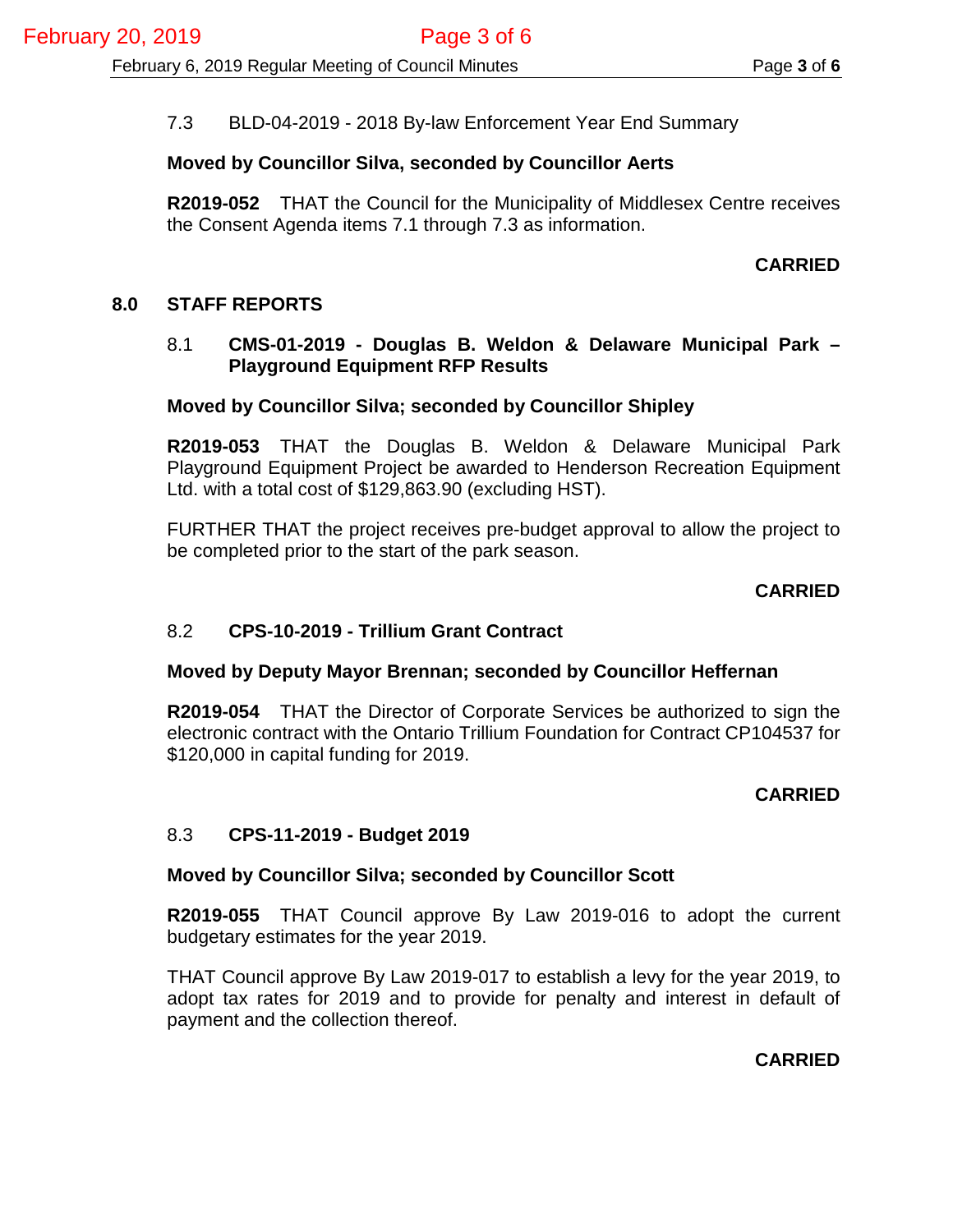# 8.4 **CPS-12-2019 - Proposed Budget Impacts**

### **Moved by Councillor Heffernan; seconded by Councillor Shipley**

**R2019-056** THAT the compliance report for expenses excluded from the 2019 budget outlined in report CPS-11-2019 as a requirement of Ontario Regulation 284/09 passed under the Municipal Act, 2001 be received.

### **CARRIED**

### 8.5 **PWE 01-2019 - Garden Avenue Storm Sewer Replacement Engineering Services Project Award**

### **Moved by Councillor Scott; seconded by Councillor Silva**

**R2019-057** THAT the provision of detailed design and contract administration engineering services associated with the Garden Avenue Storm Sewer Replacement Engineering Services Request for Proposal 19-01 submission received from Stantec Consulting Ltd. in the amount of \$119,523.25 (excluding HST) be awarded; and,

FURTHER THAT the Mayor and Clerk be authorized to execute the necessary contract documents.

# **CARRIED**

### **9.0 NOTICE OF MOTION**

### **10.0 CORRESPONDENCE**

- 10.1 AMO Partnership with eSCRIBE
- 10.2 Ausable Bayfrield Conservation Invitation to Nominate a Conservationist of the Year
- 10.3 MPAC 2018 Year-End Assessment Report
- 10.4 Niagara Falls Opting In to Allow Retail Cannabis Stores
- 10.5 Ontario Farmland Trust EBR Registry # 013-4293 for input on the proposed Bill 66, Restoring Ontario's Competitiveness Act, 2018
- 10.6 Town of Orangeville Resolution opposing changes to the Planning Act proposed in Bill 66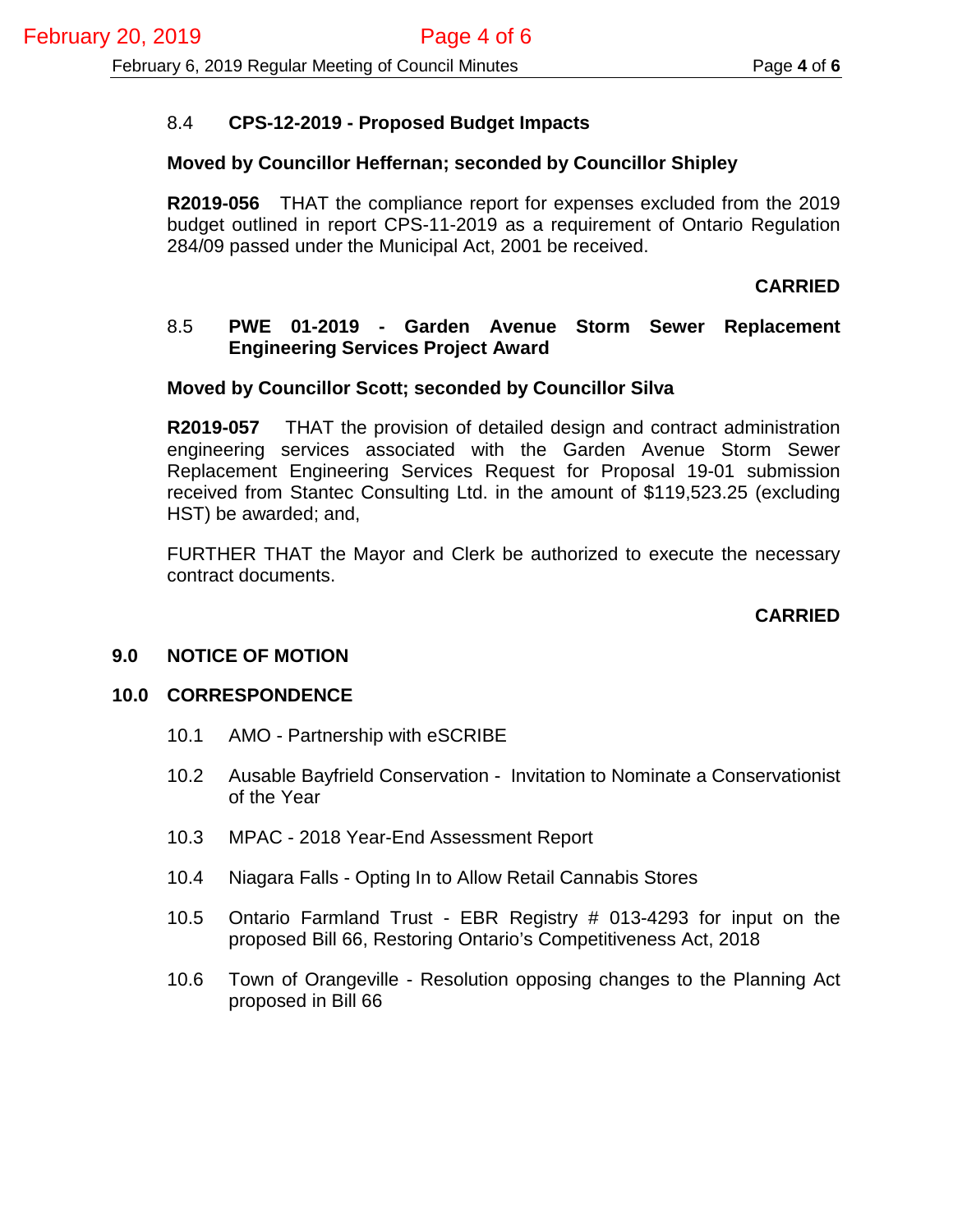# **Moved by Councillor Silva, seconded by Councillor Shipley**

**R2019-058** THAT the Council for the Municipality of Middlesex Centre receives the Correspondence item 10.1 through to 10.6 as information.

# **CARRIED**

# **11.0 COUNTY COUNCIL UPDATE**

No Update

# **12.0 OTHER BUSINESS**

Mayor DeViet updates Council regarding the CAO Recruitment – The Hiring Committee met on Monday February  $4<sup>th</sup>$  with Bill Rayburn, and discussed timelines and strategy, process, candidate profiles, categories of questions, job description, the posting, compensation, communication strategy, scoring system, next steps ect. We are committed to attracting the best candidates. The ad will go out later this week.

### **13.0 BY-LAWS**

- 13.1 By-Law 2019-015 To approve and ratify a Severance and Development Agreement between Ryan Daniel Talbot Crouse and Shawn Elizabeth Phinnemore as the "Owners" and the Municipality of Middlesex Centre as the "Municipality" for land legally described as PT LTS 11 & 12, BLK G, PL 76, as in 943079; Middlesex Centre Twp, being all of PIN 09661-0049 (LT).
- 13.2 By-Law 2019-016 To provide for the adoption of budgetary estimates for the year 2019
- 13.3 By-Law 2019-017 to provide for the adoption of estimates and setting the tax rates and to further provide for penalty and interest in default of payment thereof for 2019
- 13.4 By-Law 2019-018 To adopt and confirm all actions and proceedings of the Council of the Municipality of Middlesex Centre at the Council meeting held on February 6, 2019

### **Moved by Councillor Silva, seconded by Councillor Heffernan**

**R2018-059** THAT By-Laws 2019-015 through to 2019-018 inclusive be approved passed and adopted.

**CARRIED**